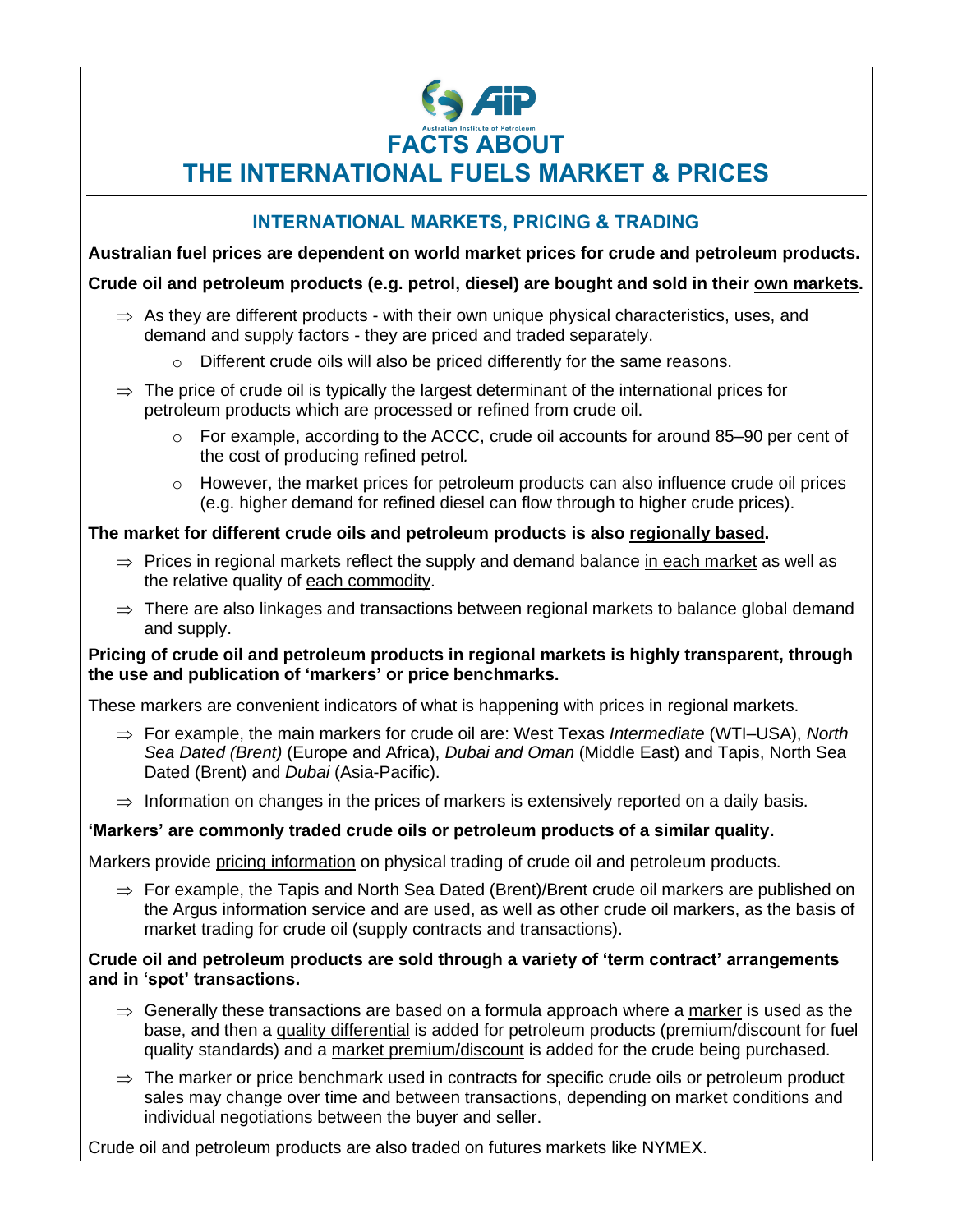## **KEY FACTORS INFLUENCING INTERNATIONAL PRICES**

**Prices in regional markets for different products (e.g. crude oil, petrol and diesel) can be volatile due to the impact of factors and events unique to one market or all markets globally.**

As a result, focusing on the longer term price trends in the relevant regional market for specific products is important to understanding what is driving movements in the prices of specific fuels here in Australia.

The box below outlines some of the fundamental market drivers and other influences impacting on regional and global market prices, and thereby Australian prices, over time.

## **Key Factors Influencing International Crude Oil Prices**

- changes in regional and global supply balances in both the short & longer term
- major supply disruptions from natural disasters, war, civil unrest and strikes
- seasonal demand and demand spikes
- inventory management
- shipping availability and freight rates
- market trading activities and strategies
- short term decisions of oil producing countries, National Oil Companies (NOCs) and nations holding strategic reserves

alternative fuel developments

both the short and longer term • new oil discoveries

• changes in economic conditions/sentiment in

- investment in new oil production/refining capacity
- future global demand and supply balances
- global economic growth and conditions
- costs of oil production and refining
- technological progress
- long term policies of NOCs and oil producing nations
- population growth
- regulation and government policy

All of the factors above can have an influence in determining the final price to fuel consumers and the role that each of these factors plays can change over time or indeed can offset each other.

As an illustration of these factors, the chart below highlights specific international events which impacted on the price of crude oil in recent years.

#### **Major Events Impacting on Crude Oil Prices** TAPIS CRUDE OIL: CENTS PER LITRE (\$A)



For example, in recent years, two major events have dramatically impacted the price of crude oil and in turn the price of petroleum products:

- $\Rightarrow$  In early 2020, the COVID19 Global Pandemic led to demand destruction for crude oil as economies locked down and passenger movements (both road and aviation) were inhibited. As a consequence, the oil price collapsed.
- $\Rightarrow$  During this period, upstream exploration and production for crude oil decreased limiting the available supply of crude.
- $\Rightarrow$  As economies began opening in mid to late 2021, supply remained constrained and prices steadily increased.
- $\Rightarrow$  However, in February 2022, Russia invaded Ukraine leading to economic sanctions on Russia (the world's second largest exporter of crude). This curtailing of demand for Russian oil saw global demand greatly outstrip supply, and consequently, saw a rapid increase in oil prices.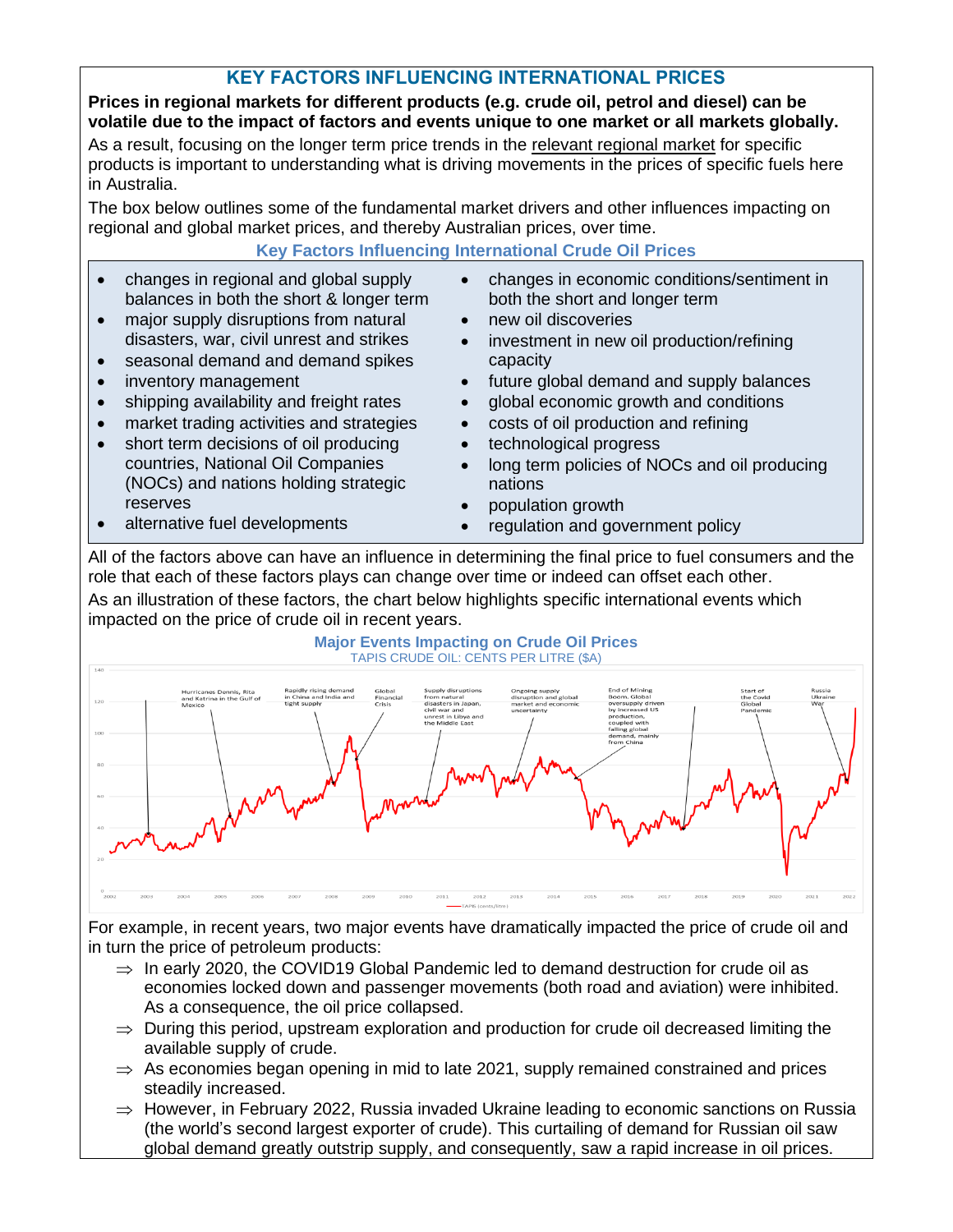## **THE LINK BETWEEN INTERNATIONAL AND AUSTRALIAN FUEL PRICES**

**There is a close relationship between international/regional fuel prices and Australian wholesale and retail fuel prices, according to the ACCC.**

## **Australia's regional market for petroleum products is the Asia-Pacific market.**

- $\Rightarrow$  Key crude oil pricing benchmarks for the Asia-Pacific market including Australia are Tapis, North Sea Dated (Brent)/Brent and Dubai – it is not West Texas Intermediate (the US market benchmark) widely reported in the media.
- $\Rightarrow$  The Singapore benchmark price of unleaded petrol (MOGAS95) & diesel (Gasoil 10ppm sulfur) are the key petrol and diesel price markers for Australia.

#### **Singapore prices are the key pricing benchmarks for Australia because Singapore represents the competitive alternative source of supply for Australia.**

- $\Rightarrow$  To meet Australian demand, around half of fuel needs are imported, mostly from Asia.
- $\Rightarrow$  Singapore is the regional refining, distribution and trading centre and among the world's largest petroleum markets.
- $\Rightarrow$  A recent ACCC report concluded that Singapore pricing benchmarks should continue to be used as the basis for setting fuel prices in Australia.

#### **Australian refiners must price their fuel to be competitive with fuel imports from Asia (called 'import parity').**

- $\Rightarrow$  Import Parity Pricing (IPP) is the 'landed cost' of refined fuel to Australia and includes: the international price for refined fuel (e.g. for petrol - MOGAS95), the 'quality premium' for specific Australian fuel standards, freight, exchange rate, wharfage, insurance and loss.
- $\Rightarrow$  If Australia's petrol and diesel prices were below Singapore prices, Australian fuel suppliers would have no commercial incentive to import to Australia (because sales of that fuel would be at a loss here).
- $\Rightarrow$  In addition, Australian refiners would have an incentive to export production and receive a higher world price.

## **Growth in demand for fuel in Australia will continue to be largely met by imports in the future, further strengthening the price relationship with Asian fuel prices.**

'Refiner margins' are the differences between product prices and crude prices, both of which are set by the market. Margins are not set by oil companies (e.g. the Singapore petrol 'refiner margin' is determined by the difference between the market prices for MOGAS95 Petrol and the relevant crude oil).

#### **As the Singapore benchmark prices for fuel are quoted in \$US per barrel terms, their price in Australian dollar terms reflects movements in both the \$US benchmark price for fuel as well as movements in the \$US/\$AUD exchange rate.**

- $\Rightarrow$  This means that exchange rate movements can offset or magnify changes in Singapore fuel prices.
- $\Rightarrow$  Fluctuations in the exchange rate can also independently impact on the market prices for shipping and fuel quality premiums which are also quoted in \$US terms.

## **Singapore market prices for fuel plus shipping costs and Australian taxes - called the 'refined product cost' – is almost the entire retail price of fuel in Australia (around 90%).**

**According to the ACCC,** *movements (both up and down) in the international price of refined petrol have been passed on to Australian motorists.*

The link between the Singapore price of petrol (MOGAS95) and the Australian wholesale price is clearly shown in the chart below.